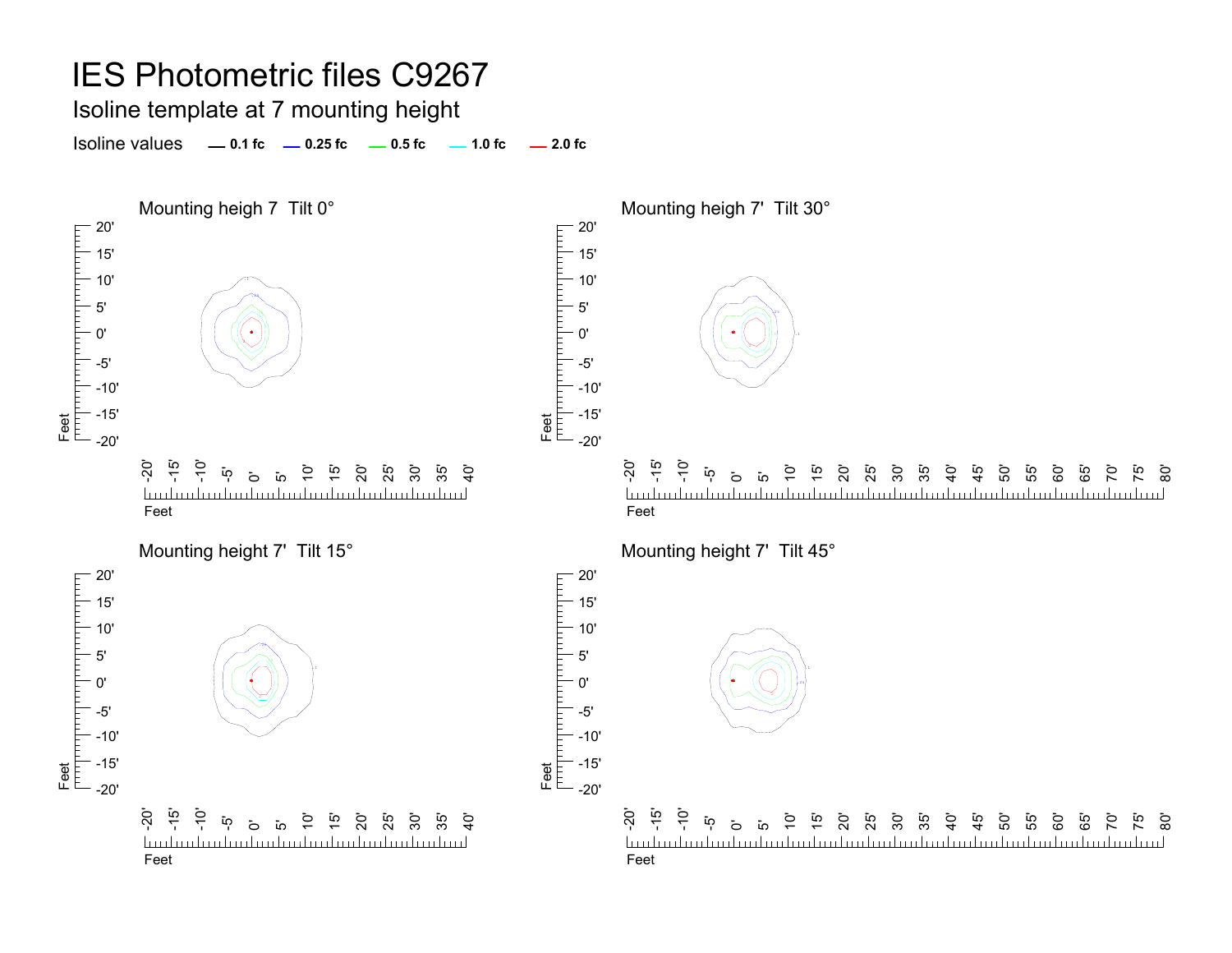#### Isoline template at 9 mounting height

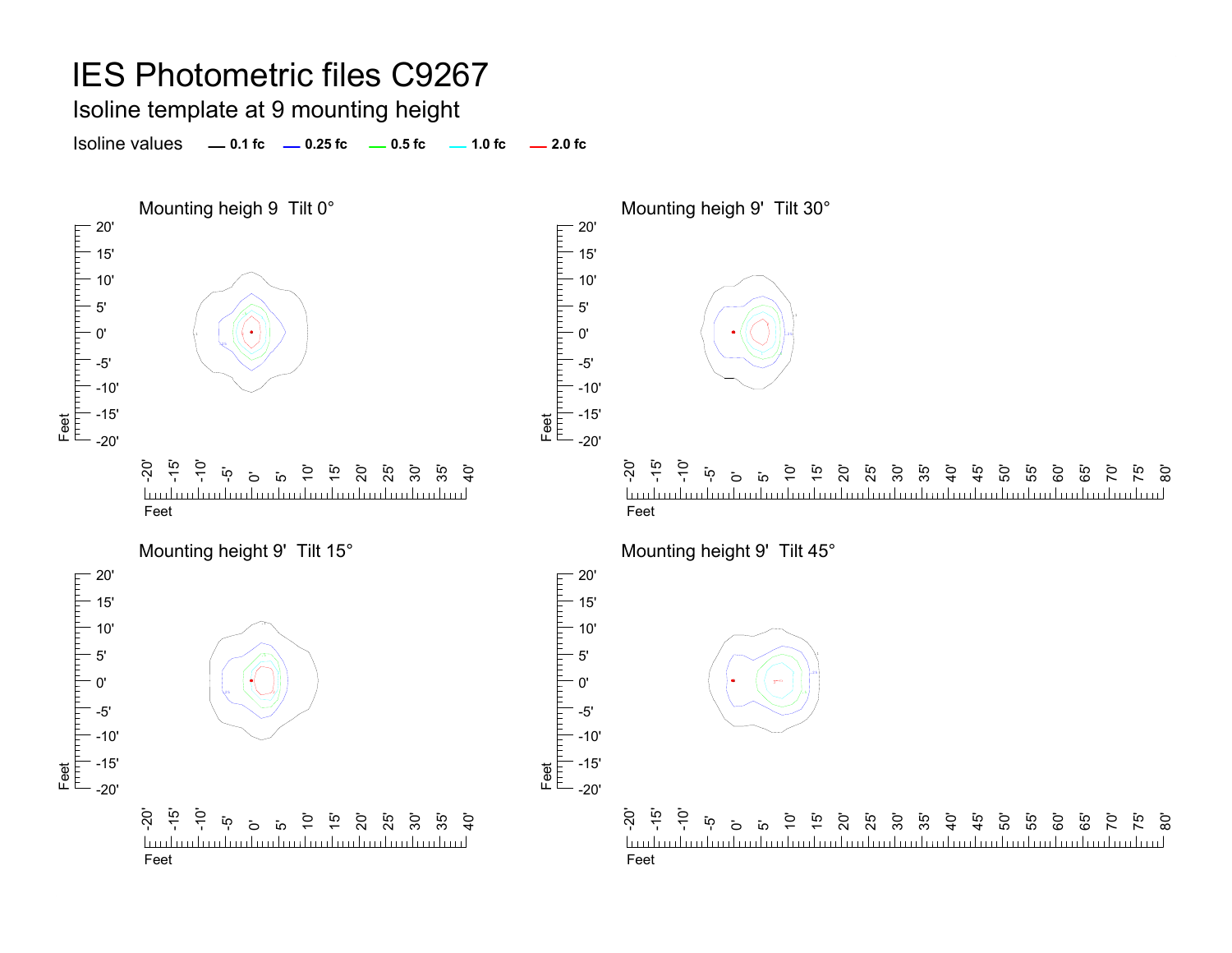Isoline template at 11 mounting height

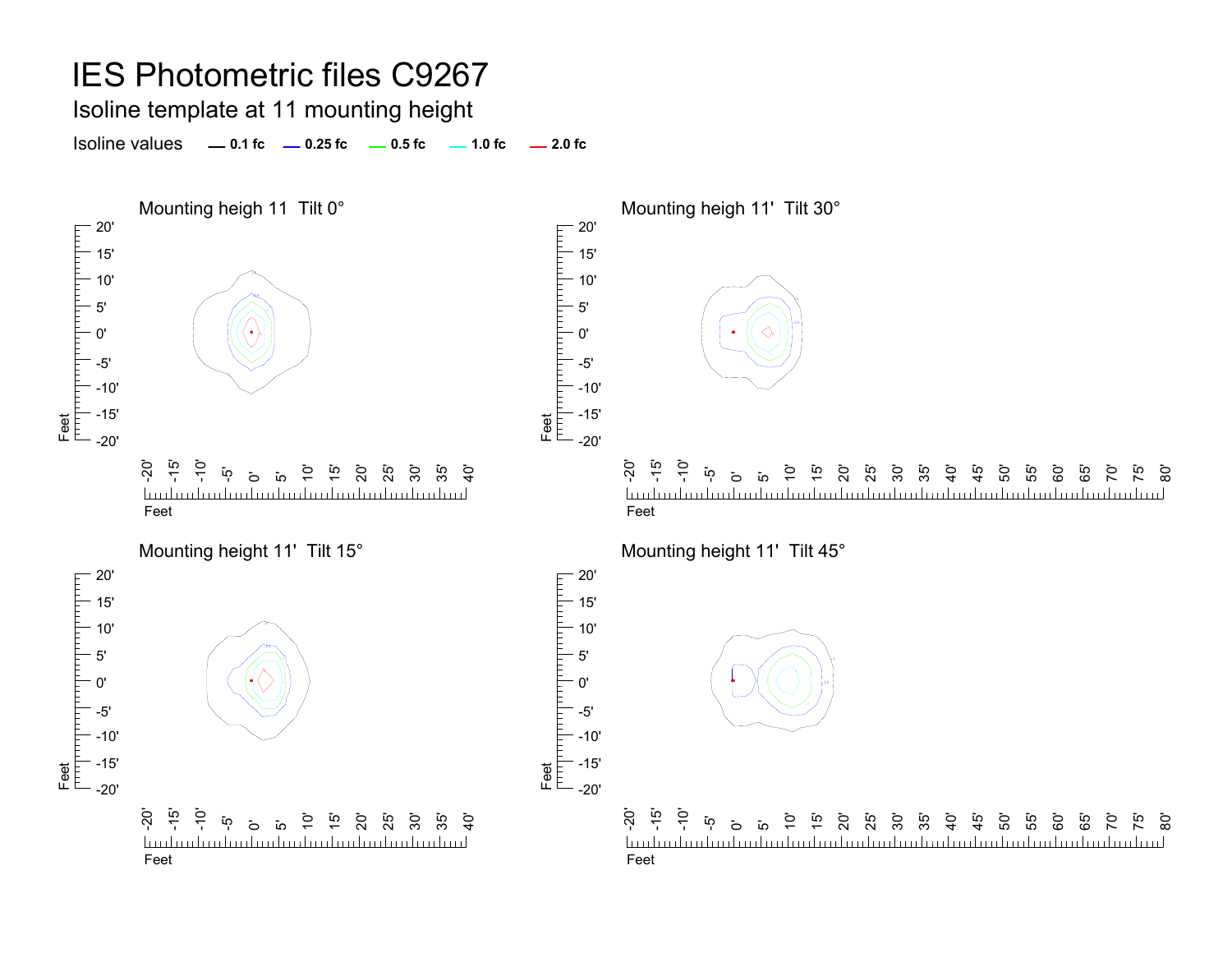#### Isoline template at 15 mounting height

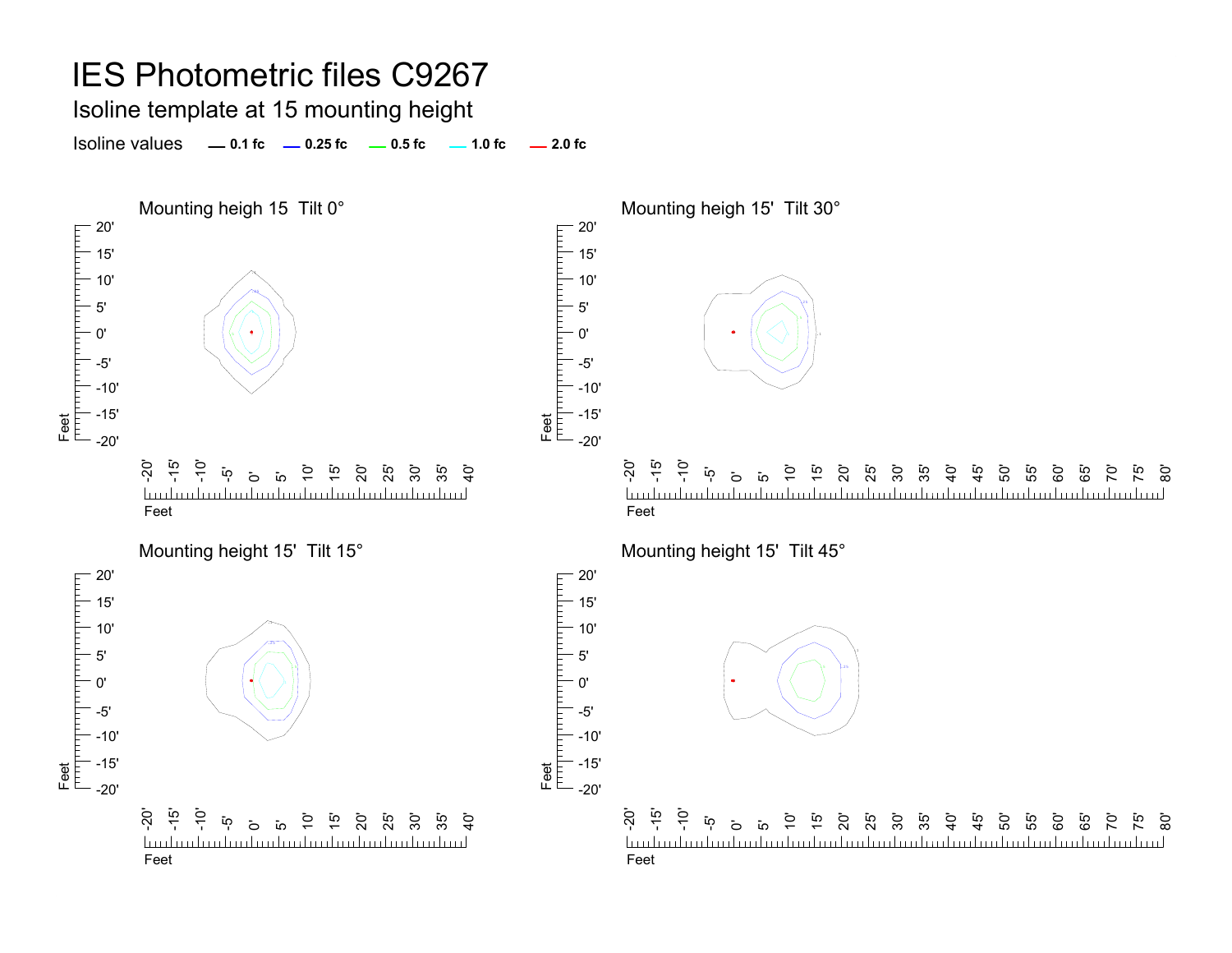### Isoline template at 20 mounting height

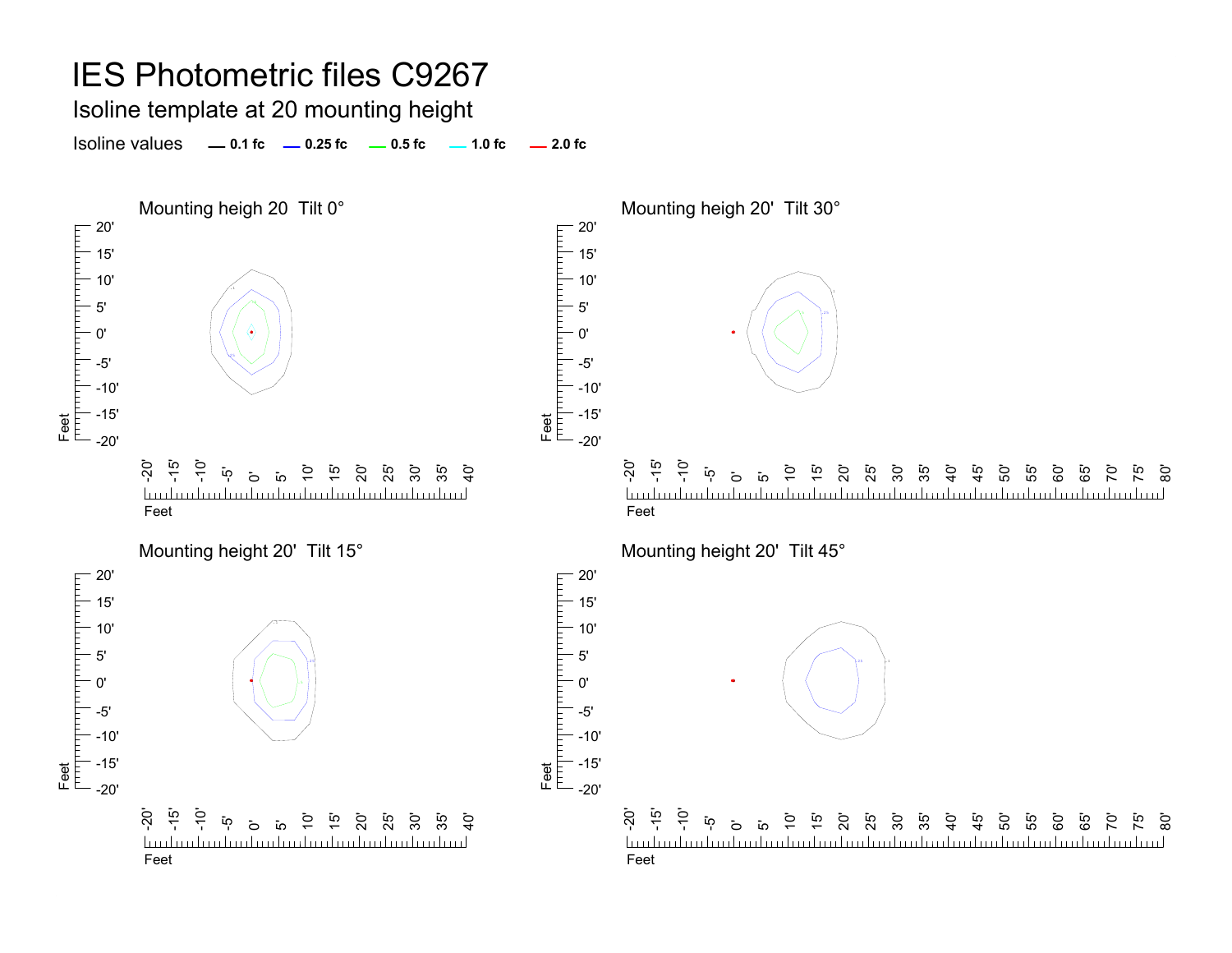Isoline template at 25 mounting height

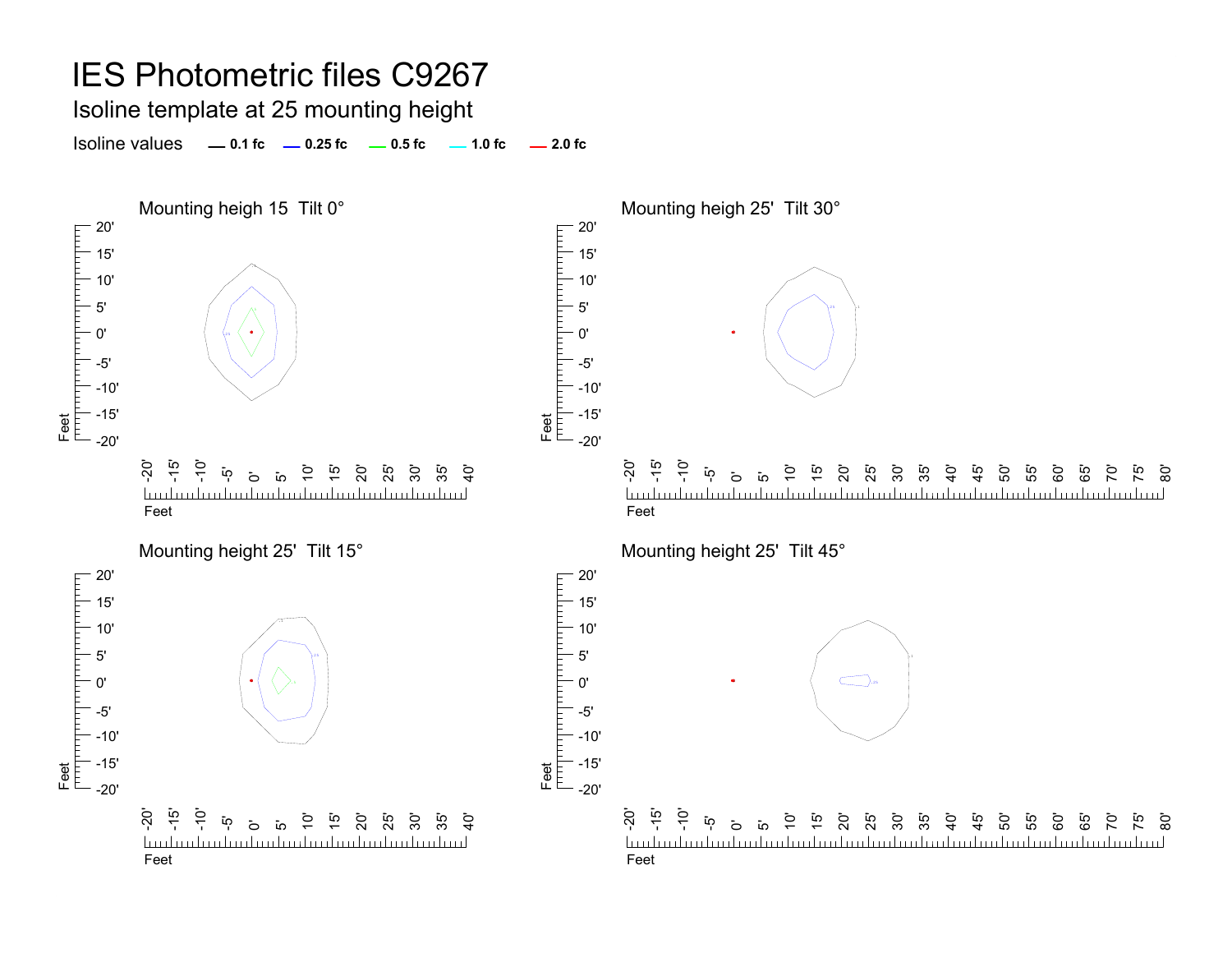Isoline template at 30 mounting height